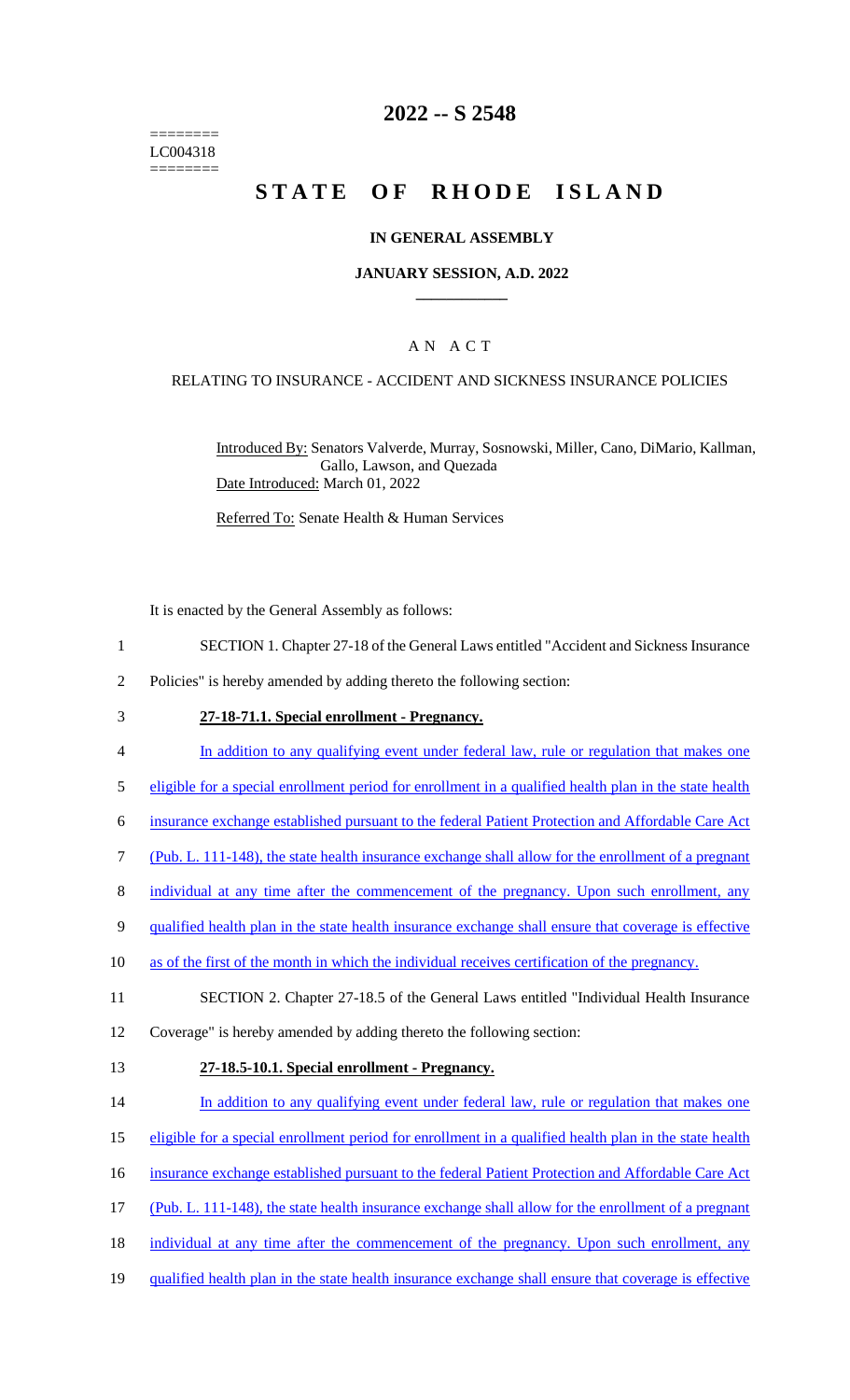- 1 as of the first of the month in which the individual receives certification of the pregnancy. SECTION 3. Chapter 27-18.6 of the General Laws entitled "Large Group Health Insurance Coverage" is hereby amended by adding thereto the following section: **27-18.6-3.1. Special enrollment - Pregnancy.** 5 In addition to any qualifying event under federal law, rule or regulation that makes one eligible for a special enrollment period for enrollment in a qualified health plan in the state health insurance exchange established pursuant to the federal Patient Protection and Affordable Care Act (Pub. L. 111-148), the state health insurance exchange shall allow for the enrollment of a pregnant individual at any time after the commencement of the pregnancy. Upon such enrollment, any 10 qualified health plan in the state health insurance exchange shall ensure that coverage is effective 11 as of the first of the month in which the individual receives certification of the pregnancy. SECTION 4. Chapter 27-19 of the General Laws entitled "Nonprofit Hospital Service Corporations" is hereby amended by adding thereto the following section: **27-19-68.1. Special enrollment - Pregnancy.** In addition to any qualifying event under federal law, rule or regulation that makes one 16 eligible for a special enrollment period for enrollment in a qualified health plan in the state health 17 insurance exchange established pursuant to the federal Patient Protection and Affordable Care Act 18 (Pub. L. 111-148), the state health insurance exchange shall allow for the enrollment of a pregnant 19 individual at any time after the commencement of the pregnancy. Upon such enrollment, any qualified health plan in the state health insurance exchange shall ensure that coverage is effective as of the first of the month in which the individual receives certification of the pregnancy. SECTION 5. Chapter 27-20 of the General Laws entitled "Nonprofit Medical Service Corporations" is hereby amended by adding thereto the following section: **27-20-57.1. Special enrollment - Pregnancy.** In addition to any qualifying event under federal law, rule or regulation that makes one 26 eligible for a special enrollment period for enrollment in a qualified health plan in the state health insurance exchange established pursuant to the federal Patient Protection and Affordable Care Act (Pub. L. 111-148), the state health insurance exchange shall allow for the enrollment of a pregnant 29 individual at any time after the commencement of the pregnancy. Upon such enrollment, any qualified health plan in the state health insurance exchange shall ensure that coverage is effective as of the first of the month in which the individual receives certification of the pregnancy. SECTION 6. Chapter 27-41 of the General Laws entitled "Health Maintenance Organizations" is hereby amended by adding thereto the following section:
- **27-41-75.1. Special enrollment - Pregnancy.**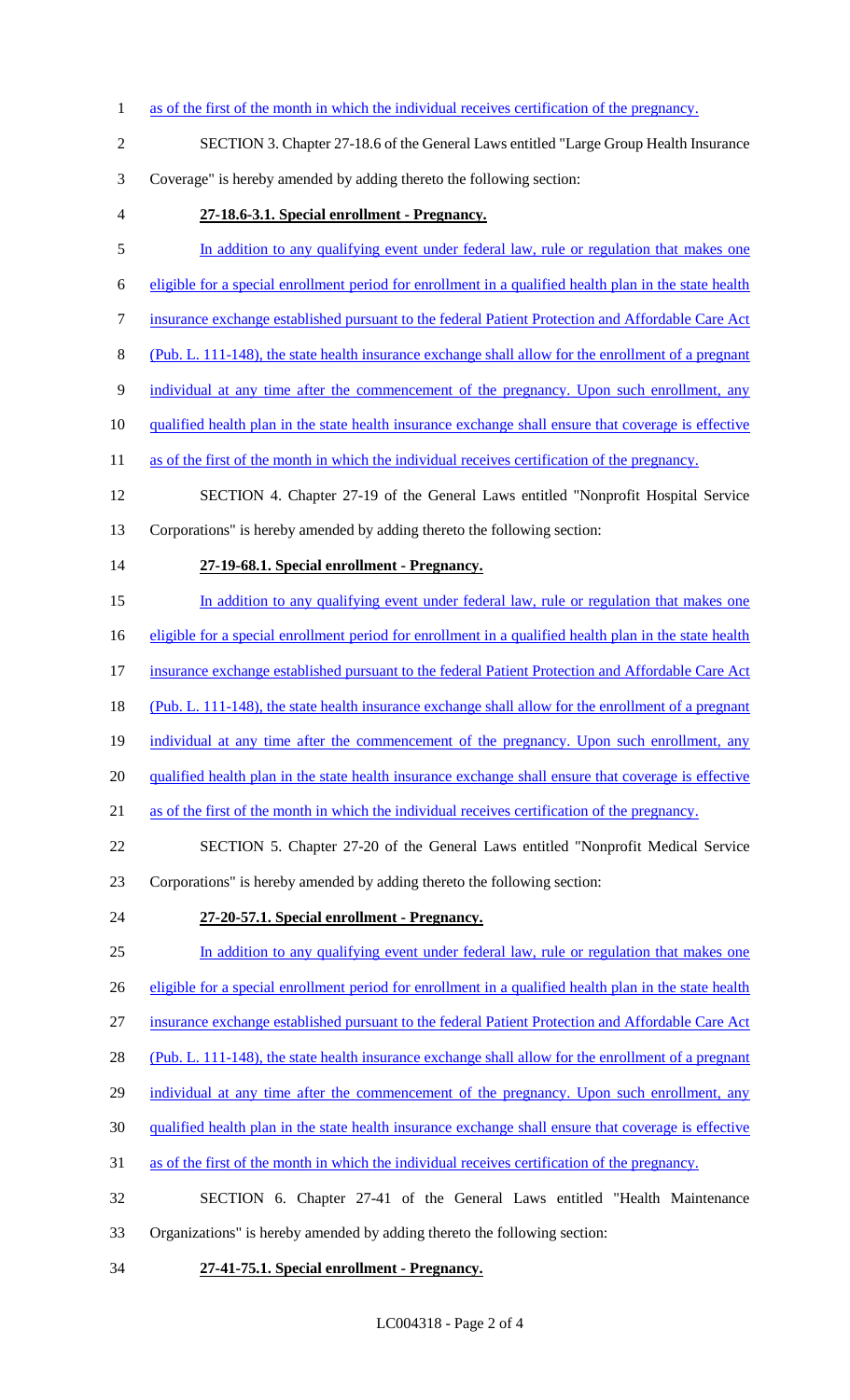- In addition to any qualifying event under federal law, rule or regulation that makes one
- eligible for a special enrollment period for enrollment in a qualified health plan in the state health
- insurance exchange established pursuant to the federal Patient Protection and Affordable Care Act
- (Pub. L. 111-148), the state health insurance exchange shall allow for the enrollment of a pregnant
- 5 individual at any time after the commencement of the pregnancy. Upon such enrollment, any
- qualified health plan in the state health insurance exchange shall ensure that coverage is effective
- as of the first of the month in which the individual receives certification of the pregnancy.
- SECTION 7. This act shall take effect on January 1, 2023, and shall apply to all health
- insurance policies issued or renewed thereafter.

LC004318 ========

========